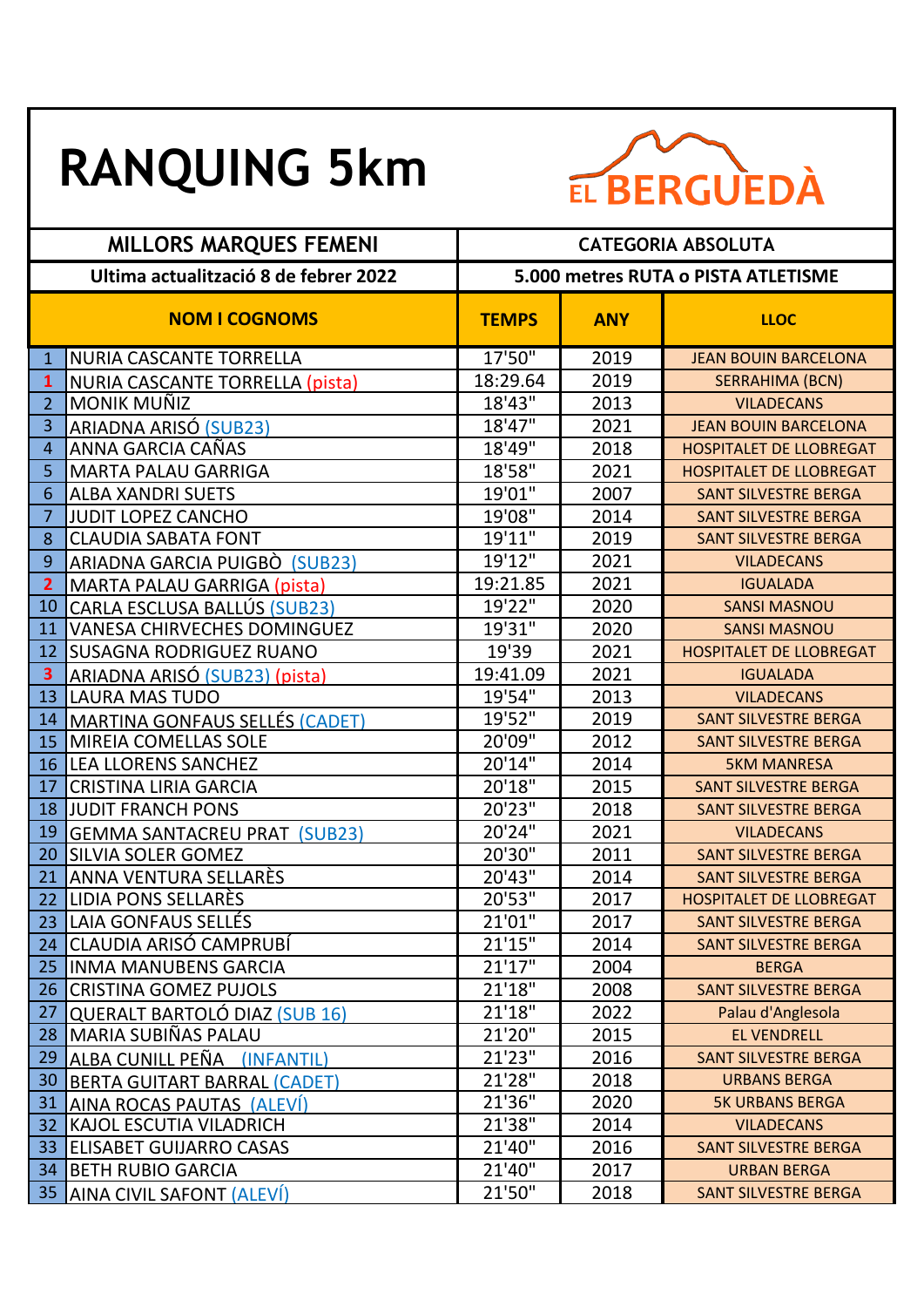| 36 | <b>QUERALT LECHA BORRELLAS</b>         | 21'51" | 2010 | <b>SANT SILVESTRE BERGA</b> |
|----|----------------------------------------|--------|------|-----------------------------|
| 37 | <b>ALBA DE ARRIBA CERAROLS</b>         | 21'52  | 2021 | <b>SANT SILVESTRE BERGA</b> |
| 38 | <b>SANDRA SUBIRANA PARERA</b>          | 22'02" | 2012 | <b>SANT SILVESTRE BERGA</b> |
| 39 | LAURA TOMASA SERRANO                   | 22'08" | 2019 | <b>GRANOLLERS</b>           |
| 40 | JÚLIA MALÉ PUJOLS                      | 22'11" | 2021 | <b>SANT SILVESTRE BERGA</b> |
| 41 | <b>SILVIA MAS</b>                      | 22'12" | 2011 | <b>SANT SILVESTRE BERGA</b> |
| 42 | <b>ANNA TOR SALA</b>                   | 22'12" | 2014 | <b>SANT SILVESTRE BERGA</b> |
| 43 | <b>CARME RIAL GUIXÉ</b>                | 22'13" | 2011 | <b>SANT SILVESTRE BERGA</b> |
| 44 | <b>MONICA PEREZ CAPELLA</b>            | 22'31" | 2013 | <b>BELLATERRA</b>           |
| 45 | <b>TERESA ROCA CASAS</b>               | 22'38" | 2011 | <b>SANT SILVESTRE BERGA</b> |
| 46 | PAULA EXPÓSITO CANAL                   | 22'44" | 2021 | <b>SANT SILVESTRE BERGA</b> |
| 47 | <b>MARINA RIU SUADES</b>               | 22'49" | 2017 | <b>URBAN BERGA</b>          |
| 48 | <b>MARIA SAMA CHAMORRO</b>             | 22'50" | 2013 | <b>VILADECANS</b>           |
| 49 | <b>VIRIDIANA COSTA GUTIERREZ</b>       | 23'04" | 2016 | <b>URBANS BERGA</b>         |
| 50 | <b>NEU CLARET BOIXADER</b>             | 23'07" | 2018 | <b>SANT SILVESTRE BERGA</b> |
| 51 | JÚLIA ELIAS VILANOVA                   | 23'06" | 2014 | <b>SANT SILVESTRE BERGA</b> |
| 52 | <b>LAURA MAS TUDOR</b>                 | 23'09" | 2012 | <b>SANT SILVESTRE BERGA</b> |
| 53 | <b>SILVIA CASAFONT VILAR</b>           | 23'11" | 2013 | <b>MASNOU</b>               |
| 54 | <b>SANDRA ARNAU SOLER</b>              | 23'13" | 2017 | <b>SANT SILVESTRE BERGA</b> |
| 55 | <b>BERTA BOIX NOGUERA (INFANTIL)</b>   | 23'14" | 2020 | <b>5KM URBANS BERGA</b>     |
| 56 | <b>ALICIA RUIZ TRASERRA</b>            | 23'18" | 2018 | <b>SANT SILVESTRE BERGA</b> |
| 57 | MÒNICA CANAL RIBERA (SUB14)            | 23'19" | 2021 | <b>SANT SILVESTRE BERGA</b> |
| 58 | <b>EVA SANCHEZ TABIOS</b>              | 23'23" | 2011 | <b>SANT SILVESTRE BERGA</b> |
| 59 | ANNA BOFARULL BALLÚS                   | 23'24" | 2012 | <b>SANT SILVESTRE BERGA</b> |
| 60 | <b>MARIA CASALS FERRER</b>             | 23'27" | 2016 | <b>SANT SILVETRE BERGA</b>  |
| 61 | <b>CLARA SISTACH GUTIÉRREZ (SUB14)</b> | 23'27" | 2021 | <b>SANT SILVESTRE BERGA</b> |
| 62 | <b>IZASKUN JODAR URGELES</b>           | 23'33" | 2014 | <b>SANSI MANLLEU</b>        |
| 63 | <b>RUTH BLANCO VICENTE</b>             | 23'39" | 2014 | <b>SANSI MANLLEU</b>        |
| 64 | NURIA PRAT COROMINAS (PROMESA)         | 23'40" | 2015 | <b>IGUALADA</b>             |
| 65 | <b>NURIA ARMENGAU TORT</b>             | 23'42" | 2018 | <b>SANT SILVESTRE BERGA</b> |
| 66 | <b>EVA GUIJARRO CASAS</b>              | 23'46" | 2016 | <b>SANT SILVESTRE BERGA</b> |
| 67 | <b>LAIA ABRIL SERRA</b>                | 23'46" | 2012 | <b>SANT SILVESTRE BERGA</b> |
| 68 | <b>NURIA PICAS</b>                     | 23'47" | 2012 | <b>SANT SILVESTRE BERGA</b> |
| 69 | <b>AINA PICAS ZORRILLA</b>             | 23'49" | 2008 | <b>SANT SILVESTRE BERGA</b> |
| 70 | <b>MONTSE NOGUERA CODINA</b>           | 23'50" | 2016 | <b>SANT SILVESTRE BERGA</b> |
| 71 | <b>ANNA VANCELLS PRAT</b>              | 23'51" | 2021 | <b>SANT SILVESTRE BERGA</b> |
| 72 | NATI MACARRO LUCEÑO                    | 23'55" | 2017 | <b>SANT SILVESTRE BERGA</b> |
| 73 | <b>MARTA TARRES CALDERÉ</b>            | 23'57" | 2014 | <b>SANT SILVESTRE BERGA</b> |
| 74 | <b>JUDIT COROMINAS CODINA</b>          | 23'59" | 2018 | <b>URBAN BERGA</b>          |
| 75 | NURIA SOLÀ COLS                        | 23'59" | 2016 | <b>SANT SILVESTRE BERGA</b> |
| 76 | <b>MONICA ALCARAZ LEGIDO</b>           | 23'59" | 2014 | <b>SANT SILVESTRE BERGA</b> |
| 77 | <b>ESTER FAURA PEDRALS</b>             | 23'59" | 2005 | <b>SANT SILVESTRE BERGA</b> |
| 78 | <b>CLARA COMELLAS LÓPEZ</b>            | 24'01" | 2021 | <b>SANT SILVESTRE BERGA</b> |
| 79 | <b>ROSA MACIAS CANTURRI</b>            | 24'03" | 2015 | <b>5KM URBANS DE BERGA</b>  |
| 80 | <b>GEMMA FERNANDEZ CASADO</b>          | 24'14" | 2019 | <b>SANT SILVESTRE BERGA</b> |
| 81 | <b>VERONICA CARBALLO ESTEVEZ</b>       | 24'15" | 2019 | <b>SANT SILVESTRE BERGA</b> |
| 82 | LAIA CAMPS AGUILERA                    | 24'17" | 2021 | <b>SANT SILVESTRE BERGA</b> |
| 83 | <b>QUERALT BRUCH CARMONA</b>           | 24'21" | 2015 | <b>URBANS DE BERGA</b>      |
| 84 | <b>CLARA SISTACH GUTIERREZ (ALEVI)</b> | 25'38" | 2020 | <b>5K URBANS BERGA</b>      |
| 85 | <b>SANDRA TRISTANTE SOLER</b>          | 24'26" | 2021 | SANT SILVESTRE BERGA        |